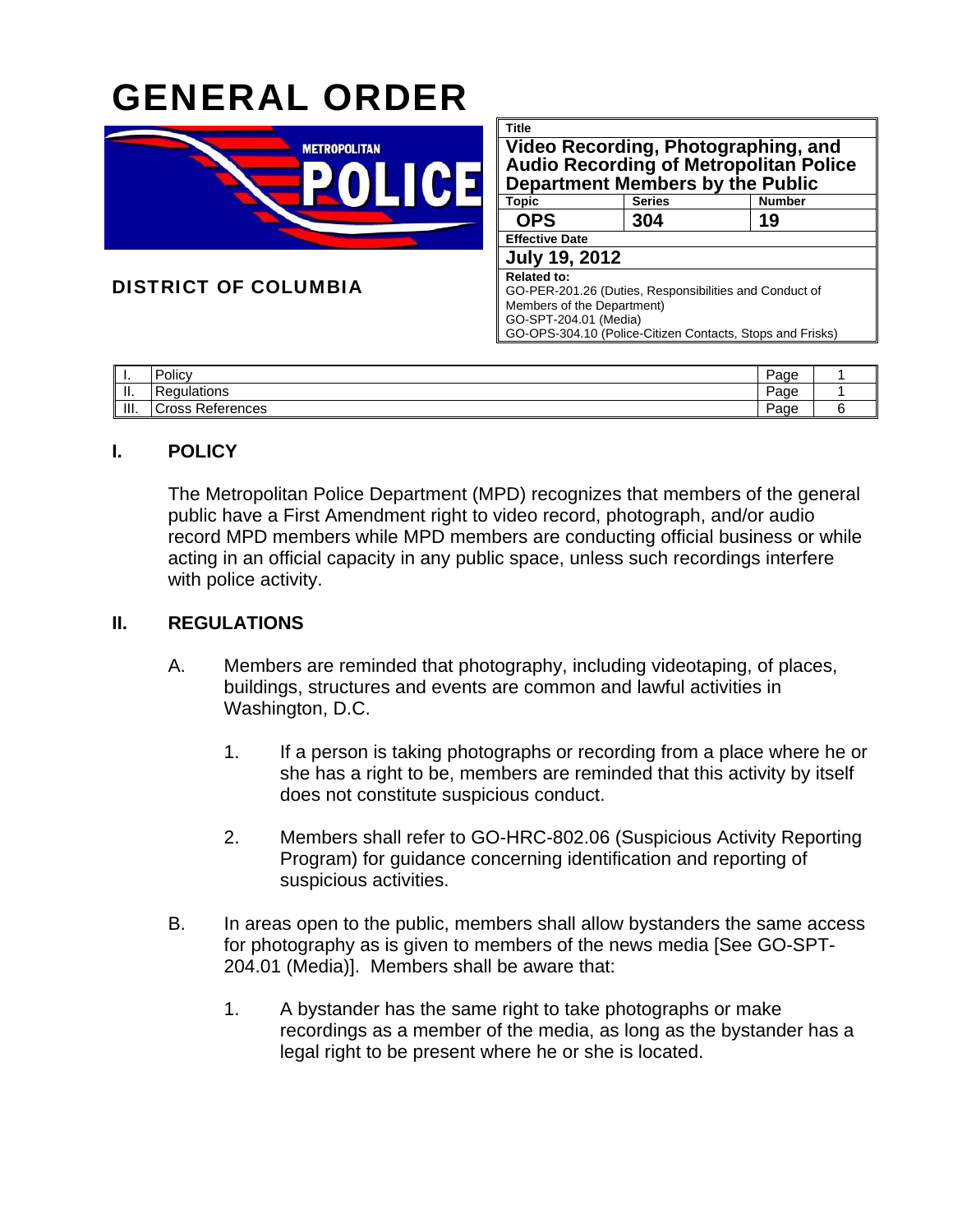#### RECORDING OF MEMBERS BY THE PUBLIC (GO-OPS-304.19) 2 of 6

- 2. A bystander has the right under the First Amendment to observe and record members in the public discharge of their duties.
- 3. Public settings include, e.g., parks, sidewalks, streets, and locations of public protests; but that protection extends also to an individual's home or business, common areas of public and private facilities and buildings, and any other public or private facility at which the individual has a legal right to be present.
- 4. The fact that a bystander has a camera or other recording device does not, however, entitle the bystander to cross a police line, to enter an area that is closed to the public, or to enter any area designated as a crime scene.
- C. As long as the photographing or recording takes place in a setting at which the individual has a legal right to be present and does not interfere with a member's safety, members **shall not** inform or instruct people that photographing or recording of police officers, police activity or individuals who are the subject of police action (such as a *Terry* stop or an arrest) is not allowed; requires a permit; or requires the member's consent. Additionally, members **shall not**:
	- 1. Order that person to cease such activity;
	- 2. Demand that person's identification;
	- 3. Demand that the person state a reason why he or she is taking photographs or recording;
	- 4. Detain that person;
	- 5. Intentionally block or obstruct cameras or recording devices; or
	- 6. In any way threaten, intimidate or otherwise discourage an individual from recording members' enforcement activities.

NOTE: Members may ask questions during the course of a contact, but members are reminded that there is no justification for ordering a person to stop or requiring that they answer unless the member reasonably suspects that a person has committed, is committing, or is about to commit any crime. [See GO-OPS-304.10 (Police-Citizen Contacts, Stops, and Frisks)].

D. Members are reminded that the public does not have a right to interfere with police activity. Interference consists of conduct, threats, actions or activities that prevent or hinder, or purport to prevent or hinder, members from doing their job.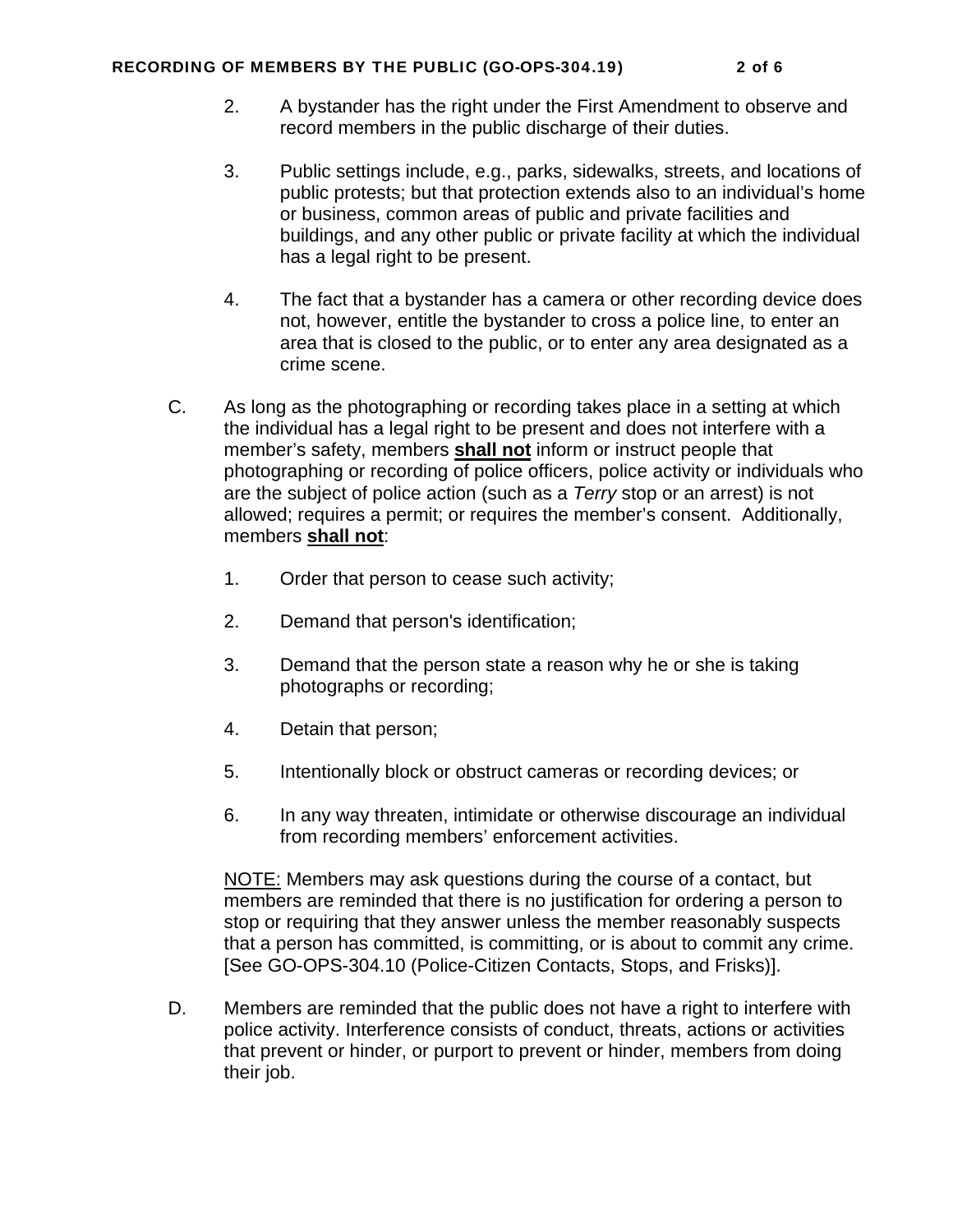- 1. If a person is photographing or recording police activity from a position that impedes or interferes with the safety of members or their ability to perform their duties, a member may direct the person to move to a position that will not interfere. However, a member shall not order the person to stop photographing or recording.
- 2. If a person is photographing or recording police activity from a position that impedes or threatens the safety of members of the public, a member shall direct the person to move to a position that will not interfere. However, members shall not order the person to stop photographing or recording.
- 3. A person's recording of members' activity from a safe distance, and absent any attendant action that obstructs the activity or threatens the safety of the member(s), does not constitute interference.
- 4. A person has the right to express criticism of the police activity being observed. So long as that expression does not jeopardize the safety of any member, suspect or bystander; and so long as that expression does not violate the law or incite others to violate the law, the expression does not constitute interference.
- E. Evidence on a Camera or Recording Device; Probable Cause
	- 1. Probable cause exists where the known facts and circumstances are such that a reasonable member in the same situation would believe that evidence of a crime will be found. *See, e.g., United States v. Scott*, 987 A.2d 1180, 1191 (D.C. 2010).
	- 2. If a member has probable cause to believe that a camera or other recording device contains images or sounds that are evidence of criminal acts, the member shall request that the person either:
		- a. Voluntarily provide the device or recording medium (e.g., the memory chip) to the member; or
		- b. Where possible and practicable, and in the presence of the member, voluntarily transmit the images or sound via text message or electronic mail to the member's official government electronic mail account.
		- c. Consent to take possession of a recording device or medium must be given voluntarily. A member shall not, implicitly or explicitly, coerce consent to take possession of any recording device or any information thereon.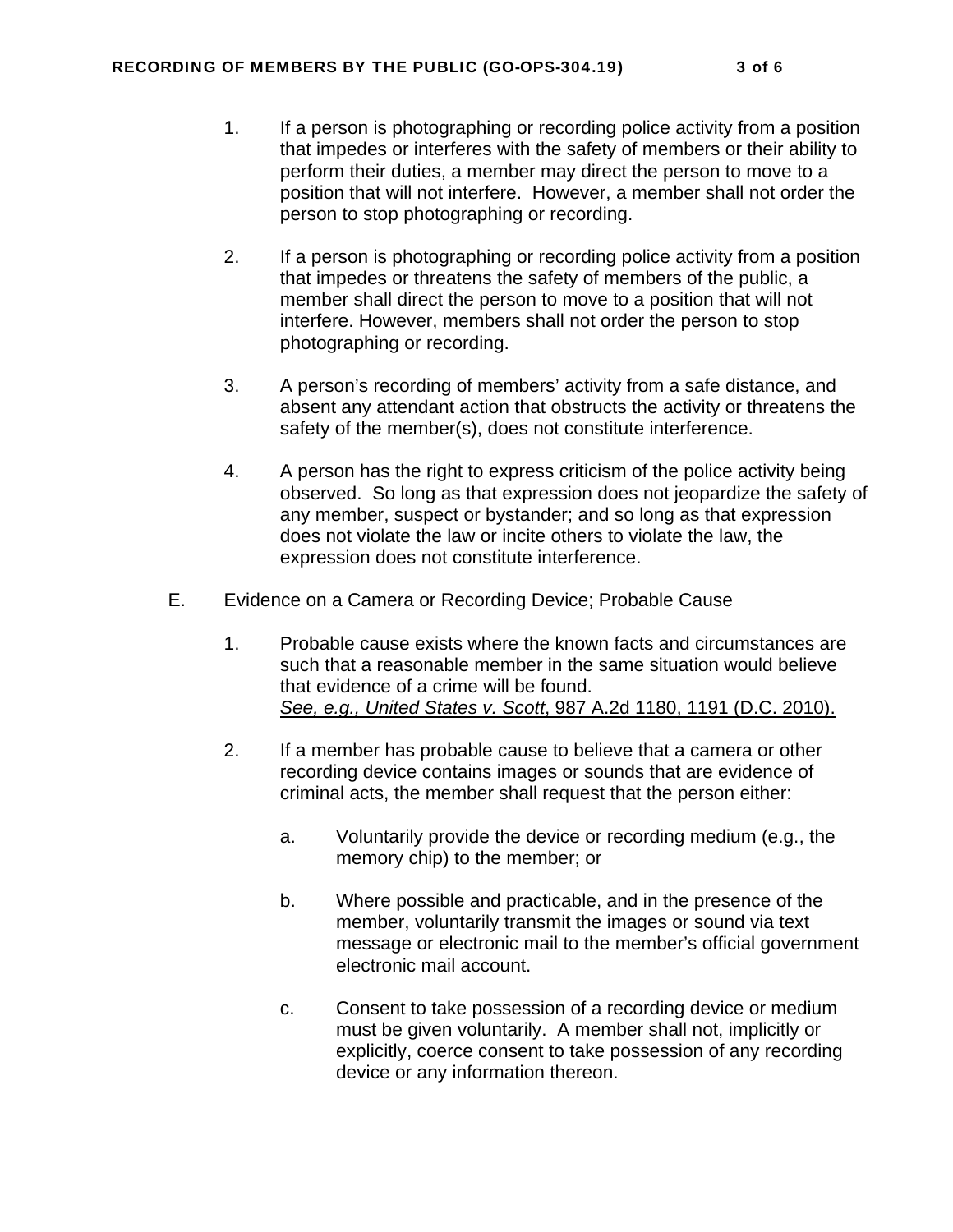- 3. If the person provides the device or recording medium to the member, the member shall:
	- a. Exercise due care and caution with any of the individual's property or electronic device(s);
	- b. Obtain CCN numbers for the evidence obtained, and provide the CCN numbers to the individual;
	- c. In the "Property listing/Evidence Recovered" section of any applicable field report(s), Document the item(s) surrendered by the individual in the PD-81 in accordance with MPD procedures;
	- d. Document the member's request and the individual's response in the narrative of applicable field reports and other documents; and
	- e. Submit the device(s) to the Electronic Surveillance Unit to access any relevant material as quickly as practicable. Members shall not attempt to view, download, or otherwise access any material contained on the device.
- 4. If the individual declines to voluntarily provide the device or recording medium, or to electronically transmit the sound and/or images where possible and practicable, and the member believes that exigent circumstances exist insofar as the evidence of criminal activity will be lost absent a seizure of the device, the member shall contact the Watch Commander, Criminal Investigations Division (CID).
	- a. The Watch Commander, CID, or other official with supervisory authority over the member, must be present at the scene before a member takes any significant action involving a person's use of a recording device. This includes warrantless search or seizure of a camera or recording device, or an arrest.
	- b. The member shall inform the Watch Commander of the nature of the evidence of criminal acts believed to be contained on the device.
	- c. The Watch Commander, CID, shall, in consultation with the Commander, CID, determine whether exigent circumstances, including the seriousness of the possible crime at issue, permit the seizure of the device without a warrant. Warrantless seizure is permissible only when: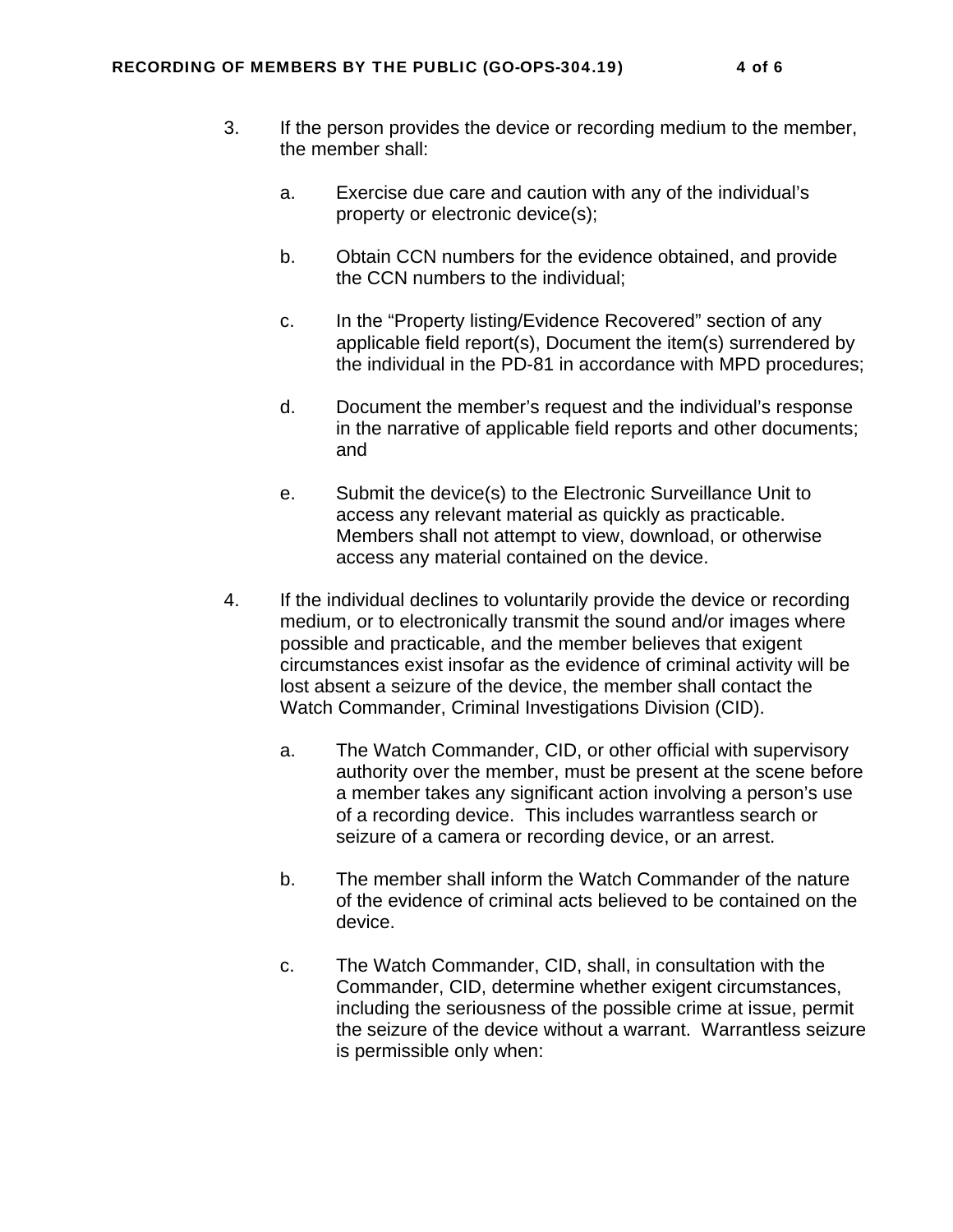#### RECORDING OF MEMBERS BY THE PUBLIC (GO-OPS-304.19) 5 of 6

- (1) There is probable cause to believe that the property holds contraband or evidence of a crime; and
- (2) The exigencies of the circumstances demand it or some other recognized exception to the warrant requirement is present.
- d. If the Watch Commander, CID, finds that exigent circumstances permit the seizure of the device without a warrant, approval shall be given to the member for the seizure.
- e. The member shall obtain and provide CCN numbers to the individual possessing the device.
- f. Any such seizure must be a temporary restraint intended only to preserve evidence until a warrant can be obtained. *Illinois v. McArthur*, 531 U.S. 326, 334 (2001).
- F. Viewing/Listening to Evidence on a Camera or Recording Device
	- 1. Absent exigent circumstances, members shall obtain a search warrant before viewing photographs or listening to recordings on a camera or memory chip that has been seized as evidence.
	- 2. In exigent circumstances, where there is reason to believe that an immediate search of the seized material is necessary to prevent death or serious injury, members shall contact the Watch Commander, CID, for authorization to review photographs or recordings without a warrant.
	- 3. The Watch Commander, CID, in consultation with the Commander, CID, may authorize such review without a warrant.
	- 4. Photographs or recordings that have been seized as evidence and are not directly related to the exigent purpose shall not be reviewed.
- G. Members shall not, under any circumstances, erase or delete, or instruct or require any other person to erase or delete, any recorded images or sounds from any camera or other recording device that is in the possession of a nonmember, or that has been voluntarily turned over or seized under the terms of this order.
- H. Members shall maintain cameras and other recording devices that are in Department custody so that they can be returned to the owner intact with all images or recordings undisturbed.